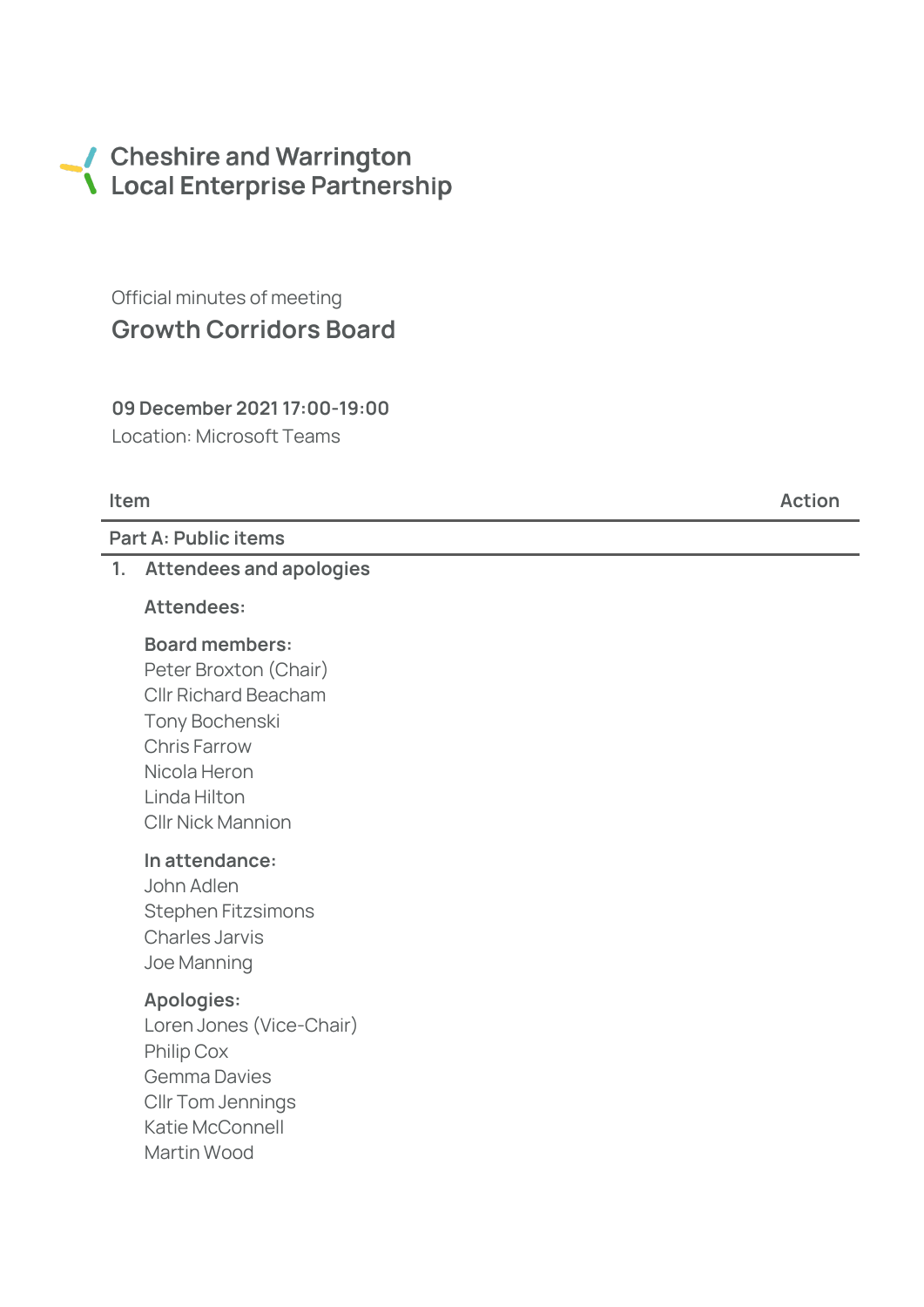## 2. Declarations of interest

- a) Cllr Nick Mannion and Charles Jarvis declared an interest in Alderley Park on behalf of Cheshire East Council pertaining to item 6
- b) Chris Farrow declared and interest in sites in Ellesmere Port as Chair of the Ellesmere Port Development Board pertaining to items 6 and 11
- c) Stephen Fitzsimons declared an interest in Birchwood Park on behalf of Warrington Borough Council pertaining to item 6
- d) Cllr Richard Beacham declared an interest in Cloister Way, Dutton Green and Newport Business Park pertaining to items 6 and 11.

#### 3. Minutes and matters arising

The minutes of the meeting held on 23 September 2021 were agreed as a correct record.

#### 4. Public speaking time

No requests were received from members of the public to attend or speak at the meeting.

#### 5. Governance

## a) Schedule of meetings 2022

JA

The proposed schedule of meetings for 2022 was agreed by the Board.

## b) Purpose pyramid and strategic plan

The purpose pyramid and strategic plan were agreed by the Board.

Action: Agreed to review progress against purpose pyramid at each Board meeting

## c) Cheshire East Council representation

The Cheshire East representatives for Cheshire East Council has changed from Cllr Amanda Stott supported by Philip Kerr to Cllr Nick Mannion supported by Charles Jarvis. The Chair thanked Cllr Stott and Philip Kerr for their contribution to the work of Board during their tenure and welcomed Cllr Mannion and Charles Jarvis to the Board.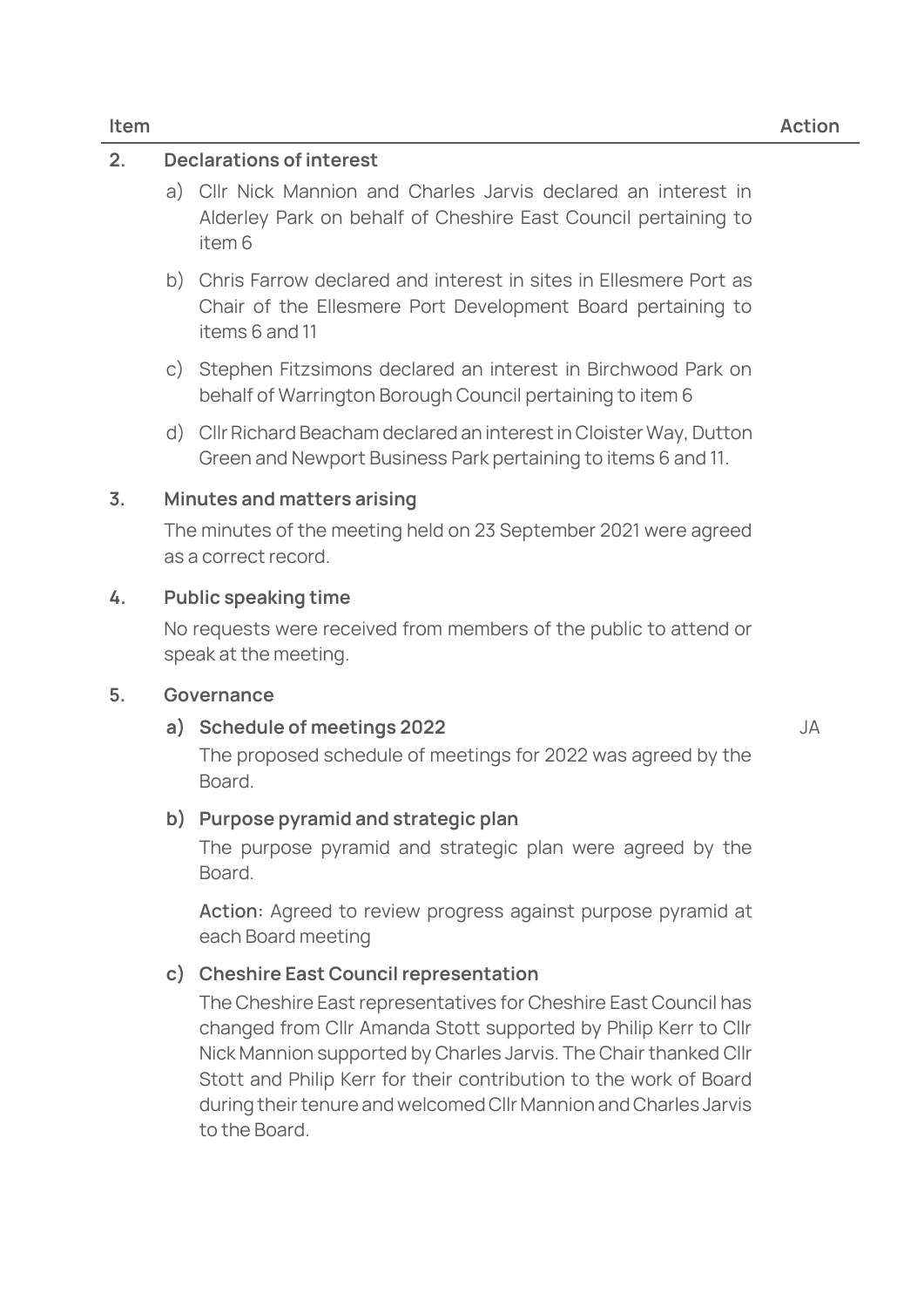## 6. Cheshire Science Corridor Enterprise Zone

## a) Quarterly monitoring

John Adlen presented the latest quarterly monitoring data for the Enterprise Zone which showed 20 new businesses attracted, 397 new jobs created, £6.6m of new private sector investment and 1,117 sqm (12,023 sq ft) of new and refurbished commercial floorspace during the last period.

## b) Investment programme update

John Adlen updated the Board on the EZ investment programme, noting that the original set of EZ investments had now been completed and fully drawn down, with the exception of Blocks 22- 24 which still had £2.1m remaining to be drawn down.

## c) Investment pipeline

John Adlen updated the Board on the EZ investment pipeline, noting that there are currently three schemes in the pipeline: Vortex Business Park (which would be considered under item 11) and two schemes at Protos, a plastics recycling plant and a waste to hydrogen plant, which would most likely come to the March Board for consideration.

## d) Finance update

Ian Brooks gave a verbal update to the Board on the financial position of the Enterprise Zone.

## 7. High Speed Growth Corridor

John Adlen gave a verbal update to the Board on the High Speed Growth Corridor, noting that the revised business case to government was currently being updated in light of the Integrated Rail Plan and Union Connectivity Plan, both of which impacted upon the sub-region. In addition, there is an opportunity for Crewe to bid as the location for the new Great British Railways HQ, which the government were expected to launch the competition for in the New Year

## 8. Marketing and promotion

Joe Manning, Deputy Chief Executive of the LEP and Chief Executive of Marketing Cheshire updated the Board on sub-regional branding and marketing and a discussion was held about how best to position the two Growth Corridors.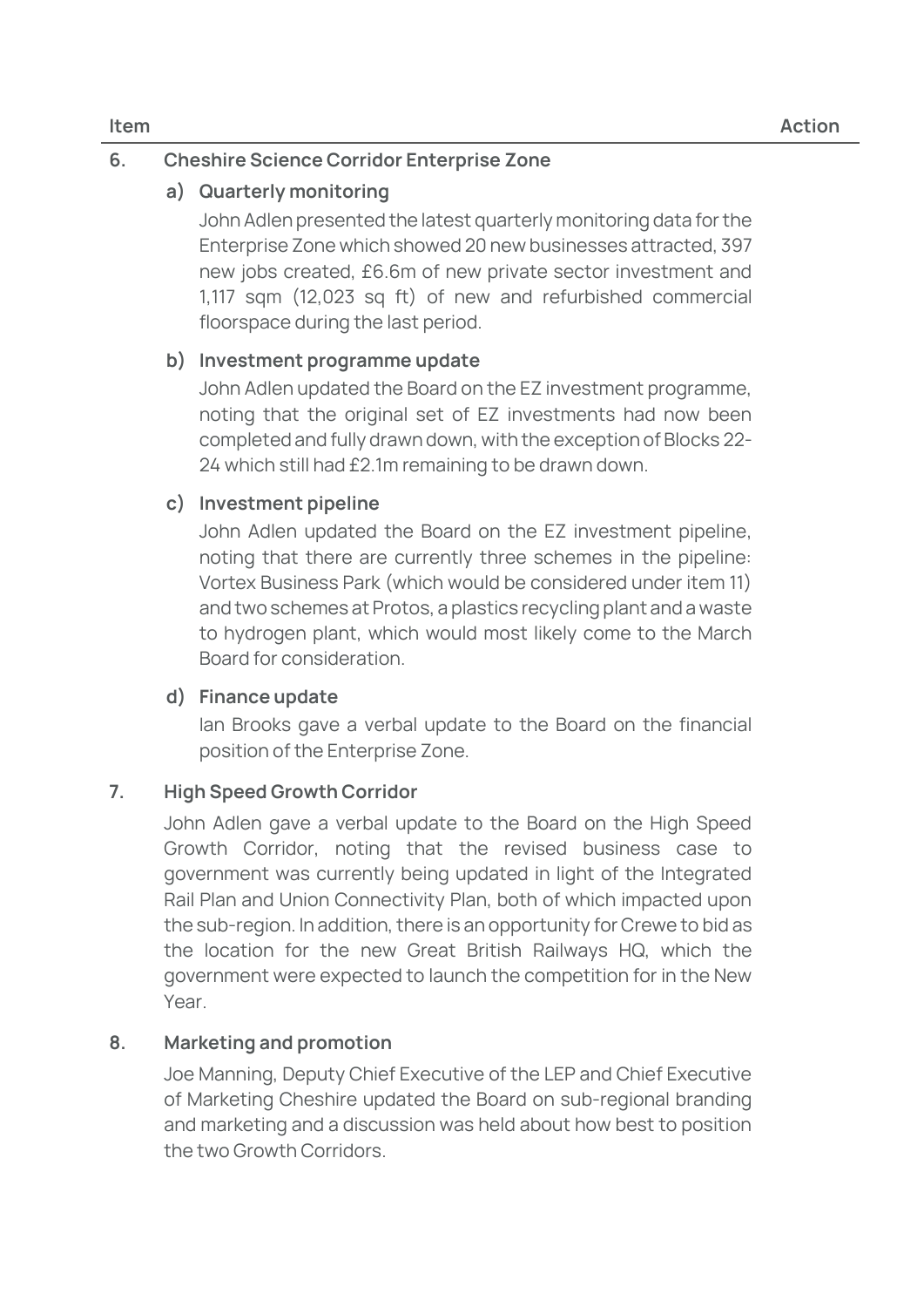## 9. Cluster and sector development

a) Life sciences

Peter Broxton updated the Board on the life sciences eco-system mapping exercise that the LEP has commissioned.

**Action:** It was agreed to invite the consultants (7i) to present their findings to the next Board meeting.

## b) Energy

John Adlen updated the Board on the work of the Sustainable and Inclusive Growth Commission and the Industrial Decarbonisation workstream/action plan. HyNet has been approved a track 1 CCSU project by the government, which as a number of Board members noted was a game changer for the sub-region. Proposals are being developed by Cadent to put forward a submission to government for the sub-region to host the UK's first Hydrogen Village trial.

## 10. Town centres

Gemma Davies updated the Board on town centres in Cheshire West including the handover of the new Public Sector Hub in Ellesmere Port, work on developing a masterplan for Northwich and the first developments through the Future High Street Fund in Winsford. She noted that the Council's Levelling Up Fund bids had not been successful.

Stephen Fitzsimons updated the Board on progress in Warrington town centre and noted that occupancy in the Time Square development was progressing well and that new life was being breathed into other parts of the town centre now as well.

Charles Jarvis updated the Board on developments in Crewe and Macclesfield and noted that the business cases for projects in the Crewe Town Investment Plan were now being developed and plans for a district heat network were also being progressed.

A discussion took place about footfall in town centres across the subregion, which was mixed with some town centres back to pre-2020 levels but others still remaining low.

JA